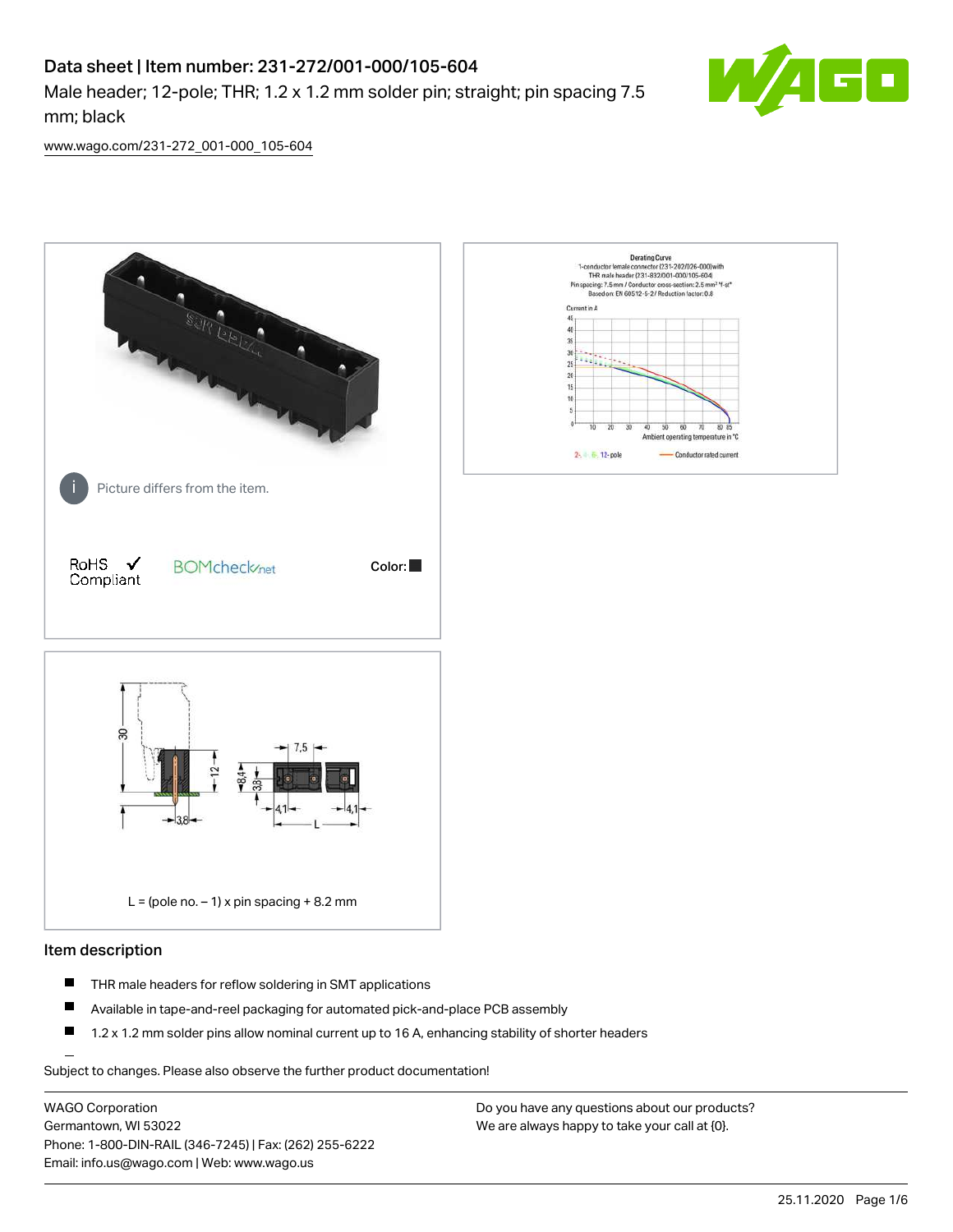

- Also available in bulk packaging for manual placement
- $\blacksquare$ Male headers may be mounted horizontally or vertically
- With coding fingers  $\blacksquare$

#### Safety information 1:

The MCS-MULTI CONNECTION SYSTEM includes connectors without breaking capacity in accordance with DIN EN 61984. When used as intended, these connectors must not be connected/disconnected when live or under load. The circuit design should ensure header pins, which can be touched, are not live when unmated.

## Data Electrical data

#### Ratings per IEC/EN 60664-1

| Ratings per                 | IEC/EN 60664-1                                                        |
|-----------------------------|-----------------------------------------------------------------------|
| Rated voltage (III / 3)     | 500 V                                                                 |
| Rated surge voltage (III/3) | 6 <sub>k</sub> V                                                      |
| Rated voltage (III/2)       | 630 V                                                                 |
| Rated surge voltage (III/2) | 6 <sub>k</sub> V                                                      |
| Nominal voltage (II/2)      | 1000V                                                                 |
| Rated surge voltage (II/2)  | 6 <sub>k</sub> V                                                      |
| Rated current               | 16A                                                                   |
| Legend (ratings)            | $(III / 2)$ $\triangle$ Overvoltage category III / Pollution degree 2 |

#### Ratings per UL 1059

| Approvals per                  | UL 1059 |
|--------------------------------|---------|
| Rated voltage UL (Use Group B) | 300 V   |
| Rated current UL (Use Group B) | 10 A    |
| Rated voltage UL (Use Group D) | 300 V   |
| Rated current UL (Use Group D) | 10 A    |

## Ratings per UL 1977

| Rated voltage UL 1977 | 600 V         |
|-----------------------|---------------|
| Rated current UL 1977 | $\sim$ $\sim$ |

## Ratings per CSA

| Approvals per                   | ົ |
|---------------------------------|---|
| Rated voltage CSA (Use Group B) |   |

Subject to changes. Please also observe the further product documentation!

| <b>WAGO Corporation</b>                                | Do you have any questions about our products? |
|--------------------------------------------------------|-----------------------------------------------|
| Germantown, WI 53022                                   | We are always happy to take your call at {0}. |
| Phone: 1-800-DIN-RAIL (346-7245)   Fax: (262) 255-6222 |                                               |
| Email: info.us@wago.com   Web: www.wago.us             |                                               |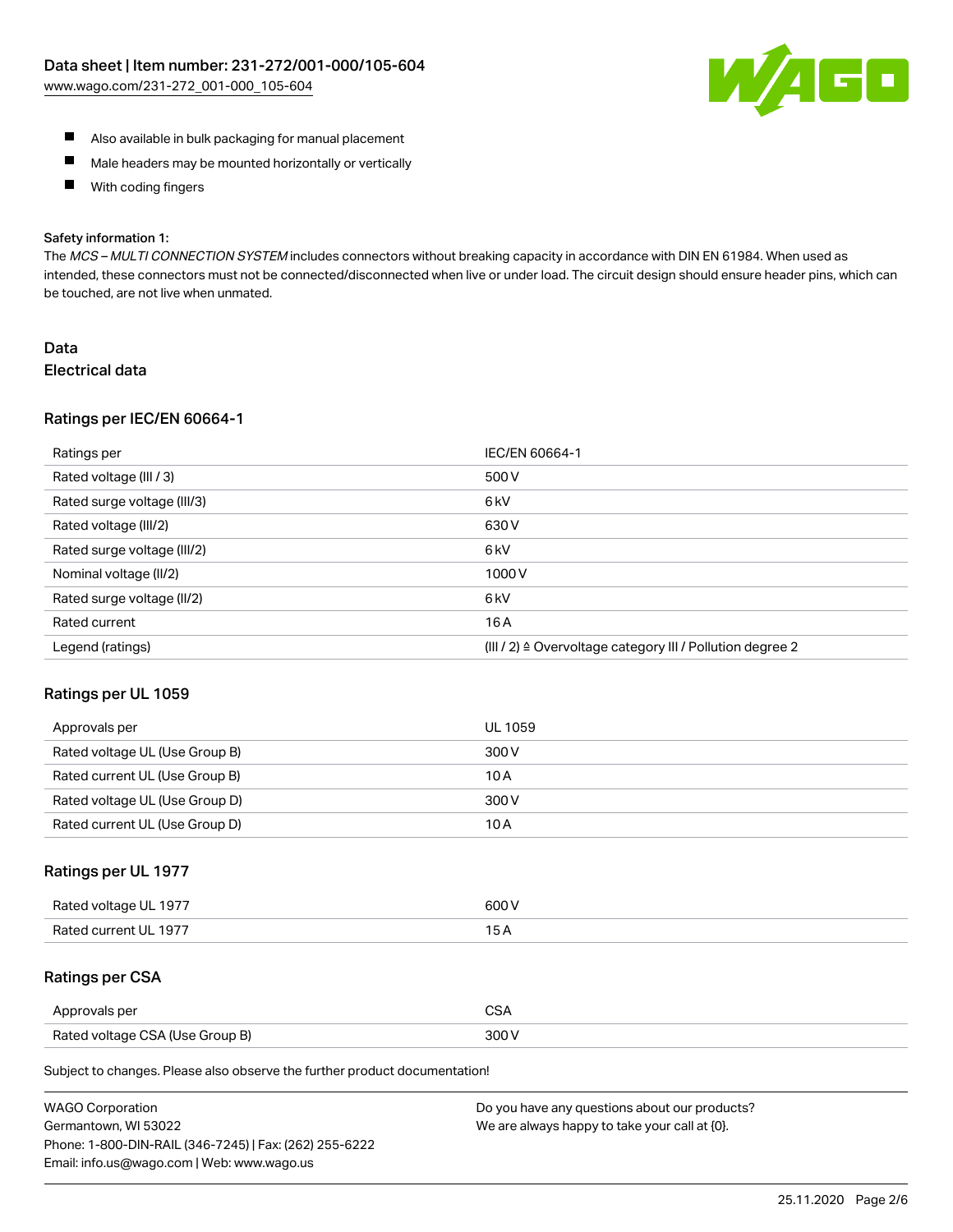[www.wago.com/231-272\\_001-000\\_105-604](http://www.wago.com/231-272_001-000_105-604)



| Rated current CSA (Use Group B) | 10 A  |
|---------------------------------|-------|
| Rated voltage CSA (Use Group D) | 300 V |
| Rated current CSA (Use Group D) | 10 A  |

## Connection data

| Pole No.                   |  |
|----------------------------|--|
| Total number of potentials |  |
| Number of connection types |  |
| Number of levels           |  |

## Physical data

| Pin spacing                        | 7.5 mm / 0.295 inch  |
|------------------------------------|----------------------|
| Width                              | 90.5 mm / 3.563 inch |
| Height                             | 14.4 mm / 0.567 inch |
| Height from the surface            | 12 mm / 0.472 inch   |
| Depth                              | 8.4 mm / 0.331 inch  |
| Solder pin length                  | $2.4 \text{ mm}$     |
| Solder pin dimensions              | $1.2 \times 1.2$ mm  |
| Plated through-hole diameter (THR) | 1 7 $(+0.1)$ mm      |

## Plug-in connection

| Contact type (pluggable connector) | Male connector/plug |
|------------------------------------|---------------------|
| Connector (connection type)        | for PCB             |
| Mismating protection               | No                  |
| Mating direction to the PCB        | 90°                 |

## PCB contact

| PCB contact                         | THR                                      |
|-------------------------------------|------------------------------------------|
| Solder pin arrangement              | over the entire male connector (in-line) |
| Number of solder pins per potential |                                          |

#### Material Data

| Color                       | black                    |
|-----------------------------|--------------------------|
| Material group              |                          |
| Insulation material         | Polyphthalamide (PPA GF) |
| Flammability class per UL94 | V0                       |

Subject to changes. Please also observe the further product documentation!

| <b>WAGO Corporation</b>                                | Do you have any questions about our products? |
|--------------------------------------------------------|-----------------------------------------------|
| Germantown, WI 53022                                   | We are always happy to take your call at {0}. |
| Phone: 1-800-DIN-RAIL (346-7245)   Fax: (262) 255-6222 |                                               |
| Email: info.us@wago.com   Web: www.wago.us             |                                               |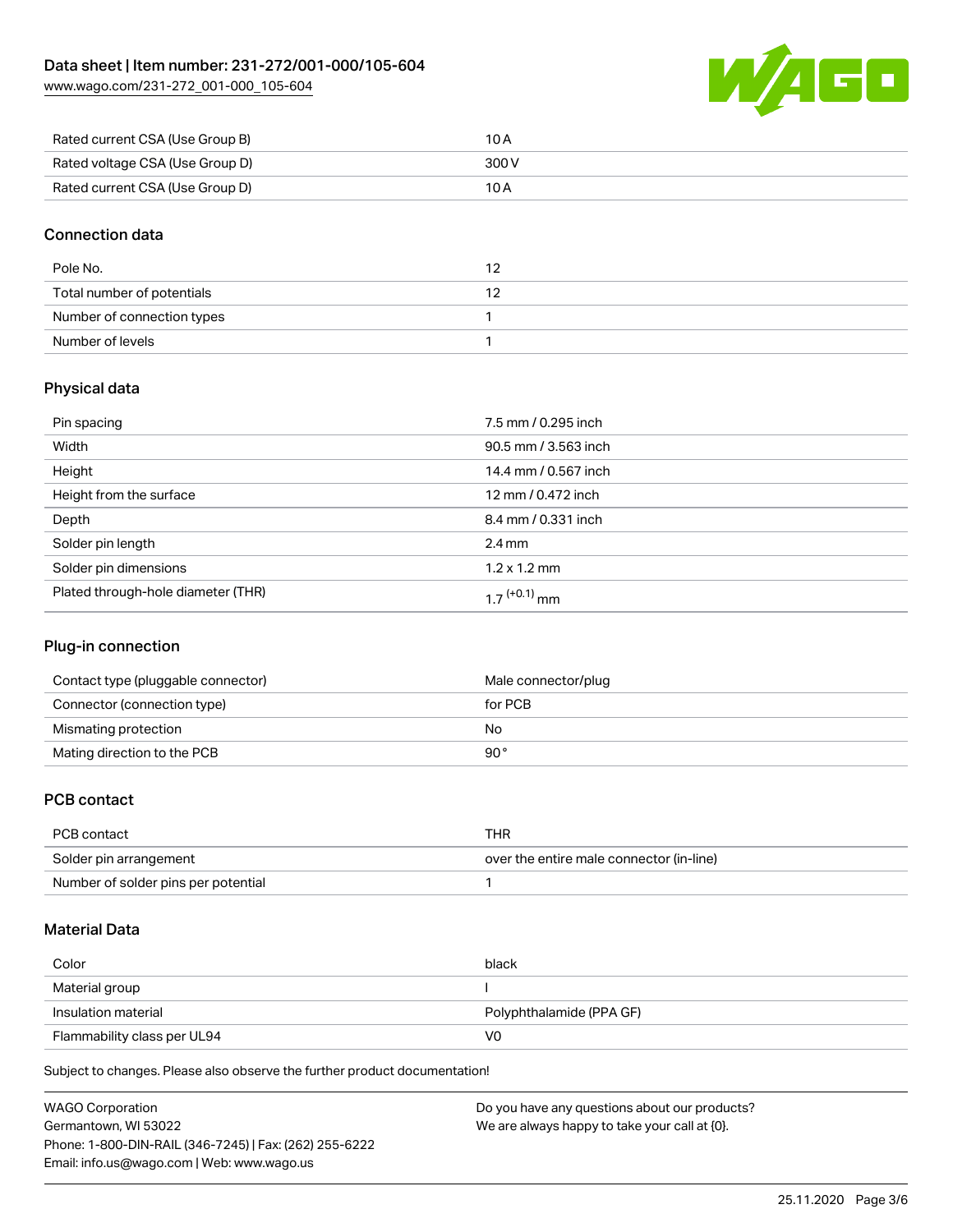

| Contact material | Electrolytic copper (E <sub>Cu</sub> ) |
|------------------|----------------------------------------|
| Contact plating  | tin-plated                             |
| Fire load        | $0.111$ MJ                             |
| Weight           | 4.9 g                                  |
|                  |                                        |

## Environmental Requirements

| Limit temperature range | $+100 °C$<br>-60  > |
|-------------------------|---------------------|
|-------------------------|---------------------|

### Commercial data

| Product Group         | 3 (Multi Conn. System) |  |
|-----------------------|------------------------|--|
| Packaging type        | <b>BOX</b>             |  |
| Country of origin     | PL                     |  |
| <b>GTIN</b>           | 4045454901103          |  |
| Customs tariff number | 85366990990            |  |

## Approvals / Certificates

#### Country specific Approvals

| Logo | Approval                                            | <b>Additional Approval Text</b> | Certificate<br>name |
|------|-----------------------------------------------------|---------------------------------|---------------------|
|      | <b>CB</b><br><b>DEKRA Certification B.V.</b>        | IEC 61984                       | NL-39756            |
|      | <b>CSA</b><br>DEKRA Certification B.V.              | C <sub>22.2</sub>               | 1466354             |
| EMA  | <b>KEMA/KEUR</b><br><b>DEKRA Certification B.V.</b> | EN 61984                        | 2190761.01          |

#### UL-Approvals

| Logo | Approval                                    | <b>Additional Approval Text</b> | Certificate<br>name |
|------|---------------------------------------------|---------------------------------|---------------------|
| Э.   | UR<br>Underwriters Laboratories Inc.        | <b>UL 1059</b>                  | E45172              |
|      | <b>UR</b><br>Underwriters Laboratories Inc. | <b>UL 1977</b>                  | 20150318-<br>E45171 |

Subject to changes. Please also observe the further product documentation!

| <b>WAGO Corporation</b>                                | Do you have any questions about our products? |
|--------------------------------------------------------|-----------------------------------------------|
| Germantown, WI 53022                                   | We are always happy to take your call at {0}. |
| Phone: 1-800-DIN-RAIL (346-7245)   Fax: (262) 255-6222 |                                               |
| Email: info.us@wago.com   Web: www.wago.us             |                                               |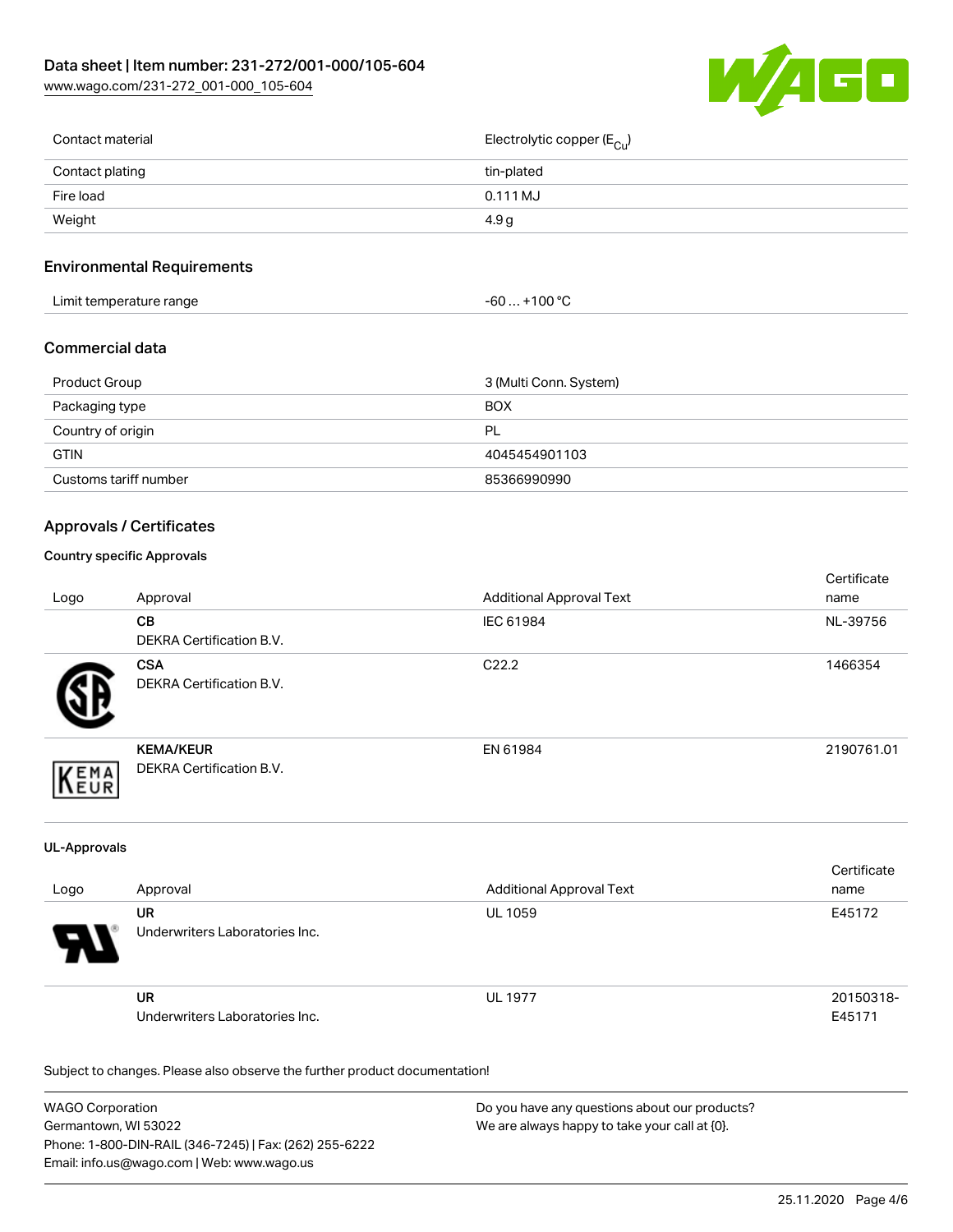



## Counterpart

| Item no.231-212/026-000                                                          | www.wago.com/231-212/026-000 |
|----------------------------------------------------------------------------------|------------------------------|
| Female plug; 12-pole; 12 AWG max; pin spacing 7.5 mm; 1 conductor per pole; gray |                              |

#### Compatible products

## Marking accessories

|                               | Item no.: 210-833                                               |             |                      | www.wago.com/210-833 |  |
|-------------------------------|-----------------------------------------------------------------|-------------|----------------------|----------------------|--|
|                               | Marking strips; on reel; 6 mm wide; plain; Self-adhesive; white |             |                      |                      |  |
|                               | Item no.: 210-834                                               |             |                      |                      |  |
|                               | Marking strips; on reel; 5 mm wide; plain; Self-adhesive; white |             |                      | www.wago.com/210-834 |  |
| Coding                        |                                                                 |             |                      |                      |  |
|                               | Item no.: 231-130                                               |             | www.wago.com/231-130 |                      |  |
|                               | Coding key; snap-on type; light gray                            |             |                      |                      |  |
|                               | Item no.: 231-500                                               |             |                      |                      |  |
|                               | Spacer; for formation of groups; light gray                     |             | www.wago.com/231-500 |                      |  |
|                               |                                                                 |             |                      |                      |  |
| <b>Downloads</b>              |                                                                 |             |                      |                      |  |
| Documentation                 |                                                                 |             |                      |                      |  |
| <b>Additional Information</b> |                                                                 |             |                      |                      |  |
| Technical explanations        |                                                                 | Apr 3, 2019 | pdf<br>3.6 MB        | Download             |  |
|                               |                                                                 |             |                      |                      |  |
| <b>CAD files</b>              |                                                                 |             |                      |                      |  |
| CAD data                      |                                                                 |             |                      |                      |  |
|                               | 2D/3D Models 231-272/001-000/105-604                            |             | URL                  | Download             |  |
|                               |                                                                 |             |                      |                      |  |

## Installation Notes

## Coding

Subject to changes. Please also observe the further product documentation!

WAGO Corporation Germantown, WI 53022 Phone: 1-800-DIN-RAIL (346-7245) | Fax: (262) 255-6222 Email: info.us@wago.com | Web: www.wago.us

Do you have any questions about our products? We are always happy to take your call at {0}.